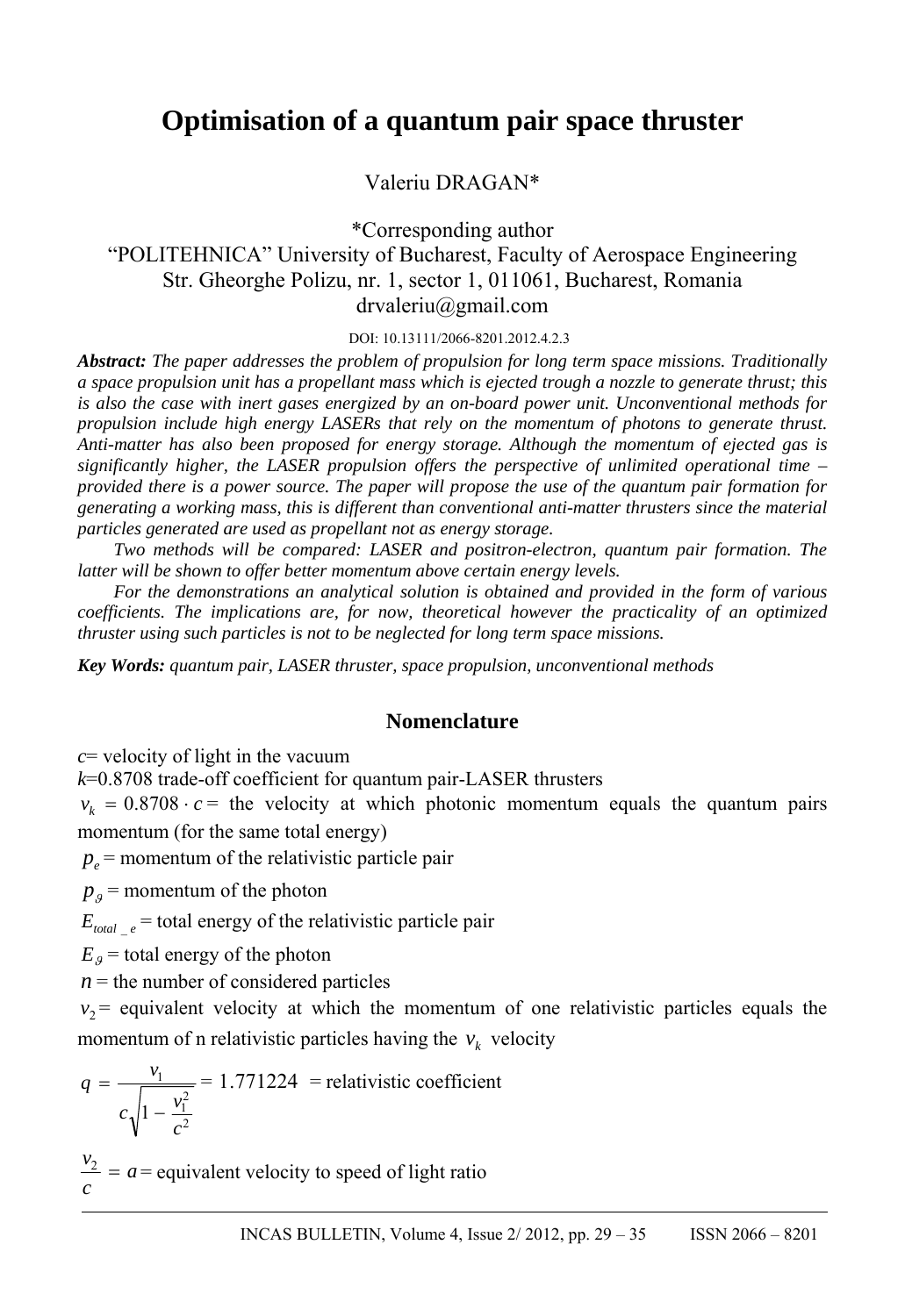$p_1$  = total momentum of the n particles at  $v_k$  velocity

 $p_2$  = momentum of the relativistic particle at  $v_2$  velocity

 $W_1$  = total energy of the n particles at  $v_k$  velocity

 $W_2$  = total energy of the relativistic particle at  $v_2$  velocity

 $v_m = 0.9985 \cdot c$  =optimal velocity for maximum momentum obtainable with no rest mass propellant

 $v_{e+e-}$  = The frequency at which a pair of two photons would reach equal momentum to a positron-electron pair at  $v_m$  velocity

## **1. INTRODUCTION**

Virtually all propulsion systems rely on the principle of reaction, i.e. the ejection of high speed fluids, particles or photons in order to provide thrust. The main advantage of a LASER propulsion system is the almost unlimited operational time, the only requirement being that there is some power source. However this system will generate modest thrust forces compared to gas propulsion units hence it is not favored for space missions.

 It is the purpose of this paper to theorize a novel propulsion principle which relies on relativistic principles to obtain better results than the ones possible with any LASER technology. The state of the art is well presented in Ref. [1], LASER propulsion units' development is discussed in Ref [2].

 It is a consequence of the quantum theory that if a high energy photon passes trough the field of a large atom, it will generate a quantum pair of mater and anti-mater. This phenomenon is named "quantum pair formation"; Ref [3] offers a mathematical model on quantum pair formation.

 Thus far, anti-mater has been proposed for space propulsion but only in the form of energy storage, Ref [4]; however the proposed system uses the anti-mater as work-fluid rather than energy storage. Although quantum pair formation can be obtained trough various methods, Ref [5] trough [8], we will only focus on the high energy photon quantum pair formation.

 Various technical aspects mentioned here include high energy LASERS, charged particle accelerators and electromagnetic nozzles, similar to those described in Ref [9], Ref [10] and Ref [11], respectively.

This paper will show that high energy quantum pairs generated by LASER photons can provide higher momentum for the same energy level, hence offering a theoretical improvement on the current state of the art. A schematic of the envisioned system is presented in Fig.1. The system consists of a high energy LASER that fires a beam of photons trough a chamber containing heavy gas particles in order to generate the positron-electron pair. The chamber is at all times subject to a perpendicular magnetic field which causes the two opposite charged particles to deviate in opposite directions. After capturing the two particles we can guide them, further using magnetic fields and inject them into a particle accelerator. In this case we chose the betatron as it does not have the synchronization issues encountered in synchrocyclotrons, making it ideal for accelerating particles from very low velocities to very high, relativistic velocities. After reaching the desired optimal velocity in the particle accelerators, the particles are exhausted via two magnetic nozzles in order to generate thrust.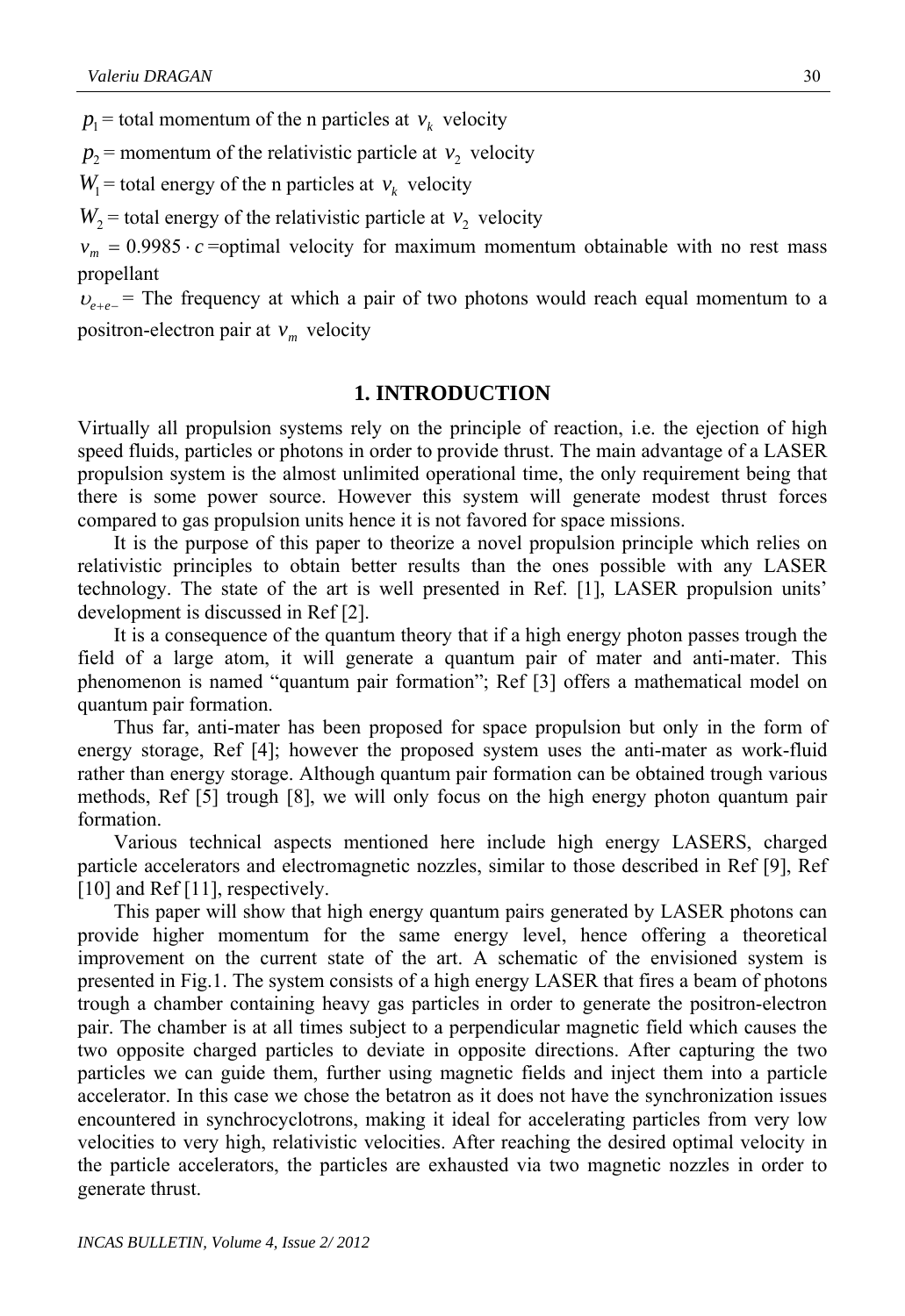

Fig.1 The generic layout of the proposed propulsion system

# **2. THE EFFICIENCY THRESHOLDS**

The following demonstration has a similar variation which is presented in Ref [15]; Firstly, the equations for momentum are written:

$$
p_e = \frac{m_0 v}{\sqrt{1 - \frac{v^2}{c^2}}}
$$
 (1)

$$
p_{\theta} = \frac{h\nu}{c} \tag{2}
$$

Then follow the equations for total energy, in which we will only factor in the kinetic energy and the equivalent energy to the rest mass of the particles (the various energy losses associated with the practical quantum pair generation being left out):

$$
E_{total_{-}e} = m_0 c^2 + \frac{m_0 v^2}{2\sqrt{1 - \frac{v^2}{c^2}}}
$$
 (3)

$$
E_g = h\upsilon \tag{4}
$$

The Energy to Momentum Ratios:

$$
\frac{E_{total_{e}}}{p_e} = m_0 c^2 \cdot \frac{\sqrt{1 - \frac{v^2}{c^2}}}{m_0 v} + \frac{m_0 v^2}{2\sqrt{1 - \frac{v^2}{c^2}}} \cdot \frac{\sqrt{1 - \frac{v^2}{c^2}}}{m_0 v} = c^2 \frac{\sqrt{1 - \frac{v^2}{c^2}}}{v} + \frac{v}{2}
$$
(5)

$$
\frac{E_g}{p_g} = h v \cdot \frac{c}{h v} = c \tag{6}
$$

We name k as the ratio  $v/c$ , and by equalizing the two ratios, the following /can be written: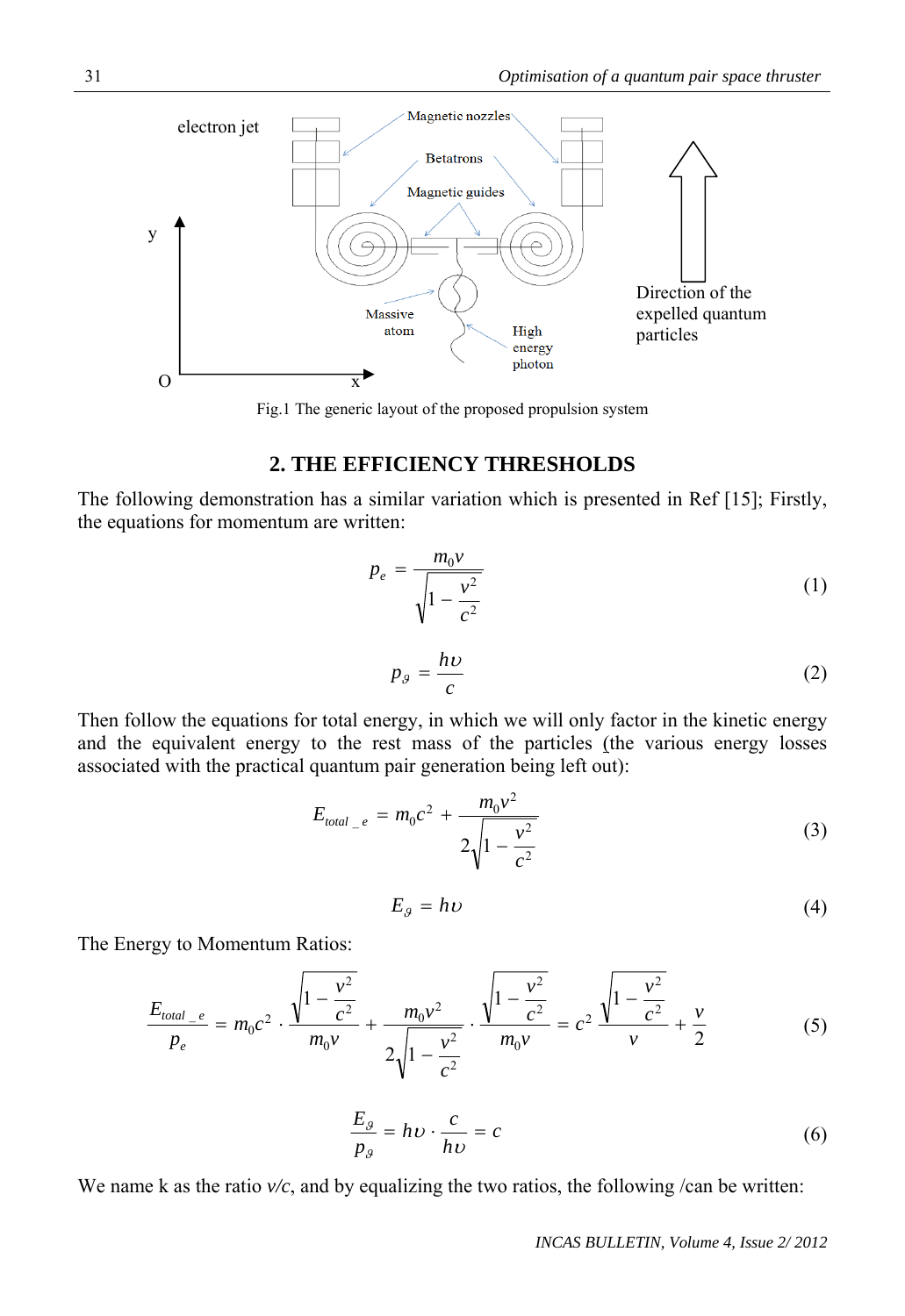$$
c = c^2 \frac{\sqrt{1 - \frac{v^2}{c^2}}}{v} + \frac{v}{2}
$$
 (7)

that can be expressed:

$$
0 = c \frac{\sqrt{1 - \frac{v^2}{c^2}}}{v} + \frac{v}{2c} - 1
$$
 (8)

Or,

$$
\frac{\sqrt{1-k^2}}{k} + \frac{k}{2} - 1 = 0
$$
\n(9)

This four degree equation has only one real and positive root, which is lower than 1: *k*=0.8708

Therefore, the velocity at which the proposed space thruster becomes more efficient than a LASER is:

$$
v_k = 0.8708 \cdot c
$$

Thus, for exhaust velocities greater than 0.8708 c, it is more energy efficient to use corpuscular propulsion rather than photonic propulsion.

### **3. OPTIMISATION OF THE ENERGY TO MOMENTUM RATIO**

Further analysis of the concept has been made to investigate a reasonable peak in such corpuscular propulsion efficiency. Because the energy to momentum ratio was not enough, a different approach has been made:

 Given a certain momentum, would it be more energy consuming to have one high energy particle exhausted or more particles at the exact limit velocity of 0.8708c? Writing the momentum equations for the two cases:

$$
p_1 = \frac{m_0 v_k}{\sqrt{1 - \frac{v_k^2}{c^2}}} \cdot n
$$
 (10)

$$
p_2 = \frac{m_0 v_2}{\sqrt{1 - \frac{v_2^2}{c^2}}}
$$
\n(11)

We divide both by the rest mass of the particles and the speed of light:

$$
p_1 = \frac{v_k}{\sqrt{1 - \frac{v_k^2}{c^2}}} \cdot \frac{n}{c}
$$
 (12)

$$
p_2 = \frac{v_2}{c\sqrt{1 - \frac{v_2^2}{c^2}}}
$$
 (13)

*INCAS BULLETIN, Volume 4, Issue 2/ 2012*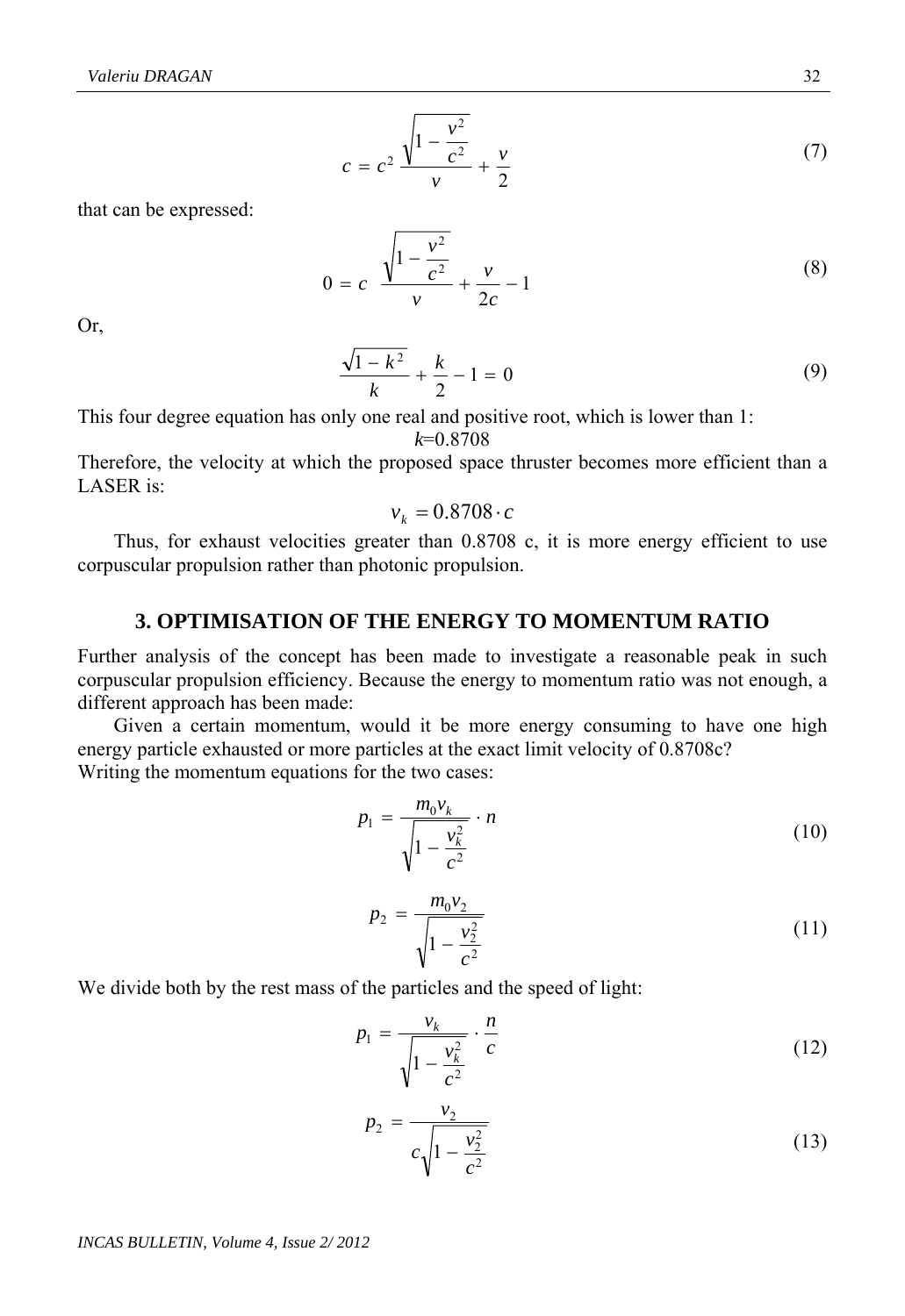*INCAS BULLETIN, Volume 4, Issue 2/ 2012*

Since the limit velocity is known we can make the notation, in order to simplify the shape of the equations used for the current demonstration (although the constant q is a direct derivative of the constant *k*):

$$
q = \frac{v_k}{c\sqrt{1 - \frac{v_k^2}{c^2}}}
$$
 (14)

And for further simplicity:

$$
\frac{v_2}{c} = a \tag{15}
$$

We then re-write and equalize the momentum equations

$$
p_1 = q \cdot n = p_2 = \frac{a}{\sqrt{1 - a^2}}\tag{16}
$$

Leading to the equation:

$$
a^2 = \frac{q \cdot n}{1 + q^2 \cdot n^2} \tag{17}
$$

And hence,

$$
v_2^2 = \frac{q^2 \cdot n^2}{1 + q^2 \cdot n^2} \cdot c^2
$$
 (18)

Moving on to the energy equations we can compare the two cases

$$
W_1 = n \cdot \left( m_0 c^2 + \frac{m_0 v_k^2}{2 \sqrt{1 - \frac{v_k^2}{c^2}}} \right)
$$
 (19)

$$
W_2 = c^2 \left( 1 + \frac{q^2 \cdot n^2}{1 + q^2 \cdot n^2} \cdot \frac{\sqrt{1 + q^2 \cdot n^2}}{2} \right) \tag{20}
$$

The calculated value of q is the non-dimensional constant:  $q = 1.771224$ 

Also it should be noted that all values of n should be higher than one, in order for the equations to have physical meaning.

The only value for which both  $p_1 = p_2$  and  $W_1$  equals  $W_2$  is when:  $n = 5.21198$ .

 The interpretation of this is that the maximum velocity we can *economically* choose to accelerate the expelled particles should correspond to a momentum 5.2 times greater than the momentum of a particle at the limit velocity *vk*.

$$
p_1 = \frac{m_0 v_k}{\sqrt{1 - \frac{v_k^2}{c^2}}} \cdot n = p_2 = \frac{m_0 v_2}{\sqrt{1 - \frac{v_2^2}{c^2}}}
$$
(21)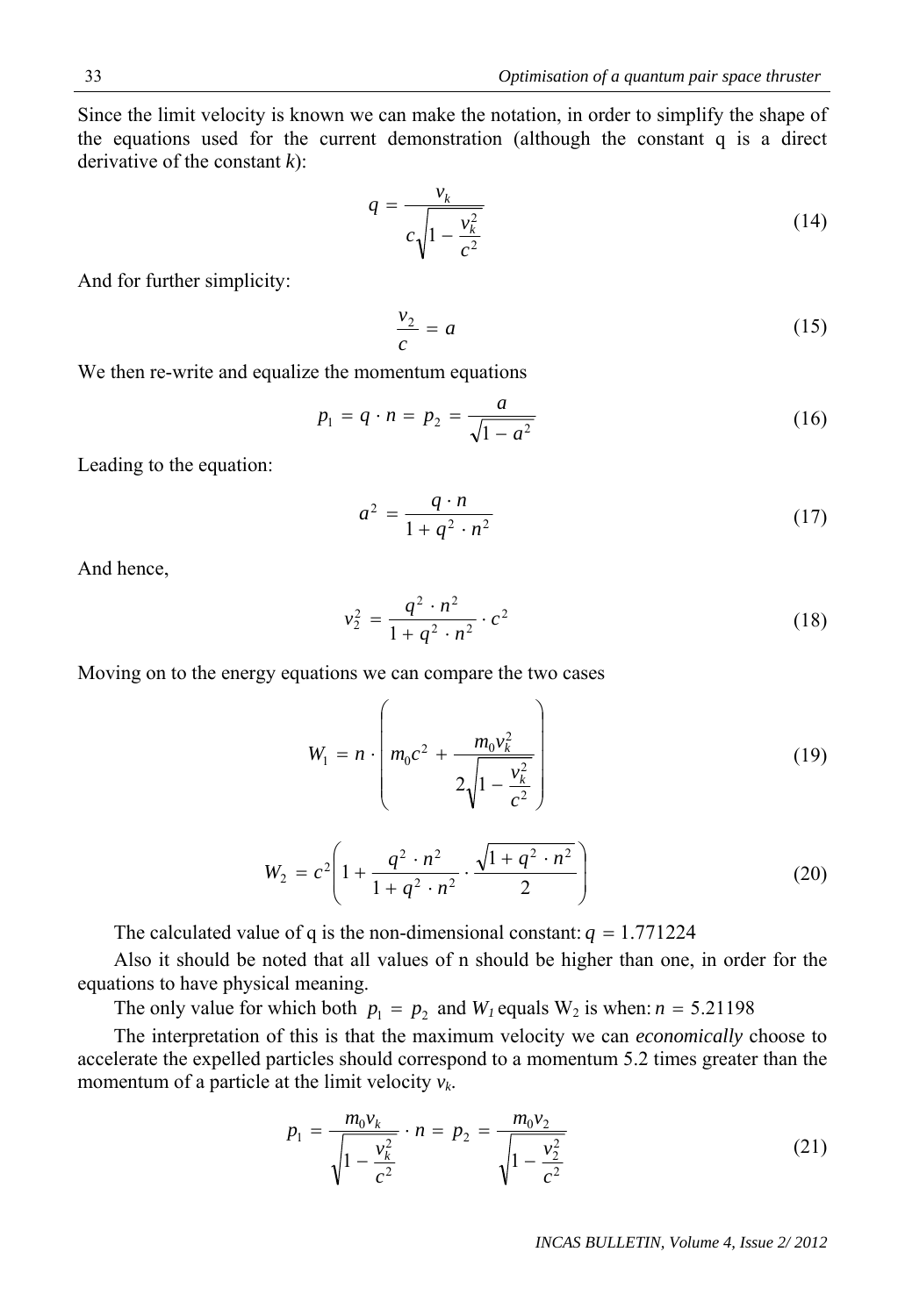Leading to the optimal velocity for particle ejection:  $v_m = 0.9985 \cdot c$ 

| Propulsion type         | Specific Thrust | Relative Energy Consumption<br>(as a ratio to the photonic drive) |
|-------------------------|-----------------|-------------------------------------------------------------------|
| Photonic drive          |                 |                                                                   |
| Positron-electron drive | 0.9985c         | 0.499                                                             |

Table 1 Specific performances of the two thrusters

 Considering the practical aspects of designing such propulsion systems one has to take into account the energy levels of the photons used. It is needless to say that the higher the energy required per photon, the higher its frequency will be.

Gamma ray photons, the only ones that might achieve similar momenta to the quantum pair drive, cannot be completely channeled and controlled easily. Whereas the quantum pair engine can not only be more easily managed but also less potentially harmful for the inhabitants of the vehicle or its instruments.

 The generic idea of the paper refers to a quantum pair engine that generates "cold" particles and then accelerates them inside a betatrone or similar particle accelerator, however, there exists the possibility of generating "hot" particles near the optimal velocity calculated above.

The frequency at which a pair of two photons would reach equal momentum to a positron-electron pair at the limit velocity is:

$$
v_{e+e-} = m_0 c^2 \frac{0.9985}{h\sqrt{1 - 0.9985^2}}
$$
  

$$
m_0 = 1,022 MeV/c^2
$$
 (22)

### **4. CONCLUSIONS**

The paper investigates a new principle for space propulsion which involves no on-board working fluid. Furthermore, an optimization of the proposed quantum pair space propulsion systems is elaborated.

The first section proves that, if a certain propulsion particle velocity is achieved, the quantum pair drive is more energy efficient than a photonic drive. The exhaust velocity at which it is more energy efficient to generate quantum pairs for propulsion is  $v_k = 0.8708 \cdot c$ , at this speed, the total energy of the quantum pair is less than that of the photon that has an equal momentum.

Further development of the quantum pair drive is made by providing an optimal exhaust velocity for maximizing energy efficiency. The velocity was found to be very close to the velocity of light in vacuum:  $v_m = 0.9985 \cdot c$ .

The section compares the specific performances of the LASER and the quantum pair thruster showing that, although the quantum pair thruster has a slightly lower maximum specific impulse, it more than compensates trough the energy consumption which is half of that of a photon drive.

 Finally, some practicality issues are discussed in the closing section including the gamma ray problems associated with a high energy photonic drive and showing how they are avoided by the positron-electron pair space thruster.